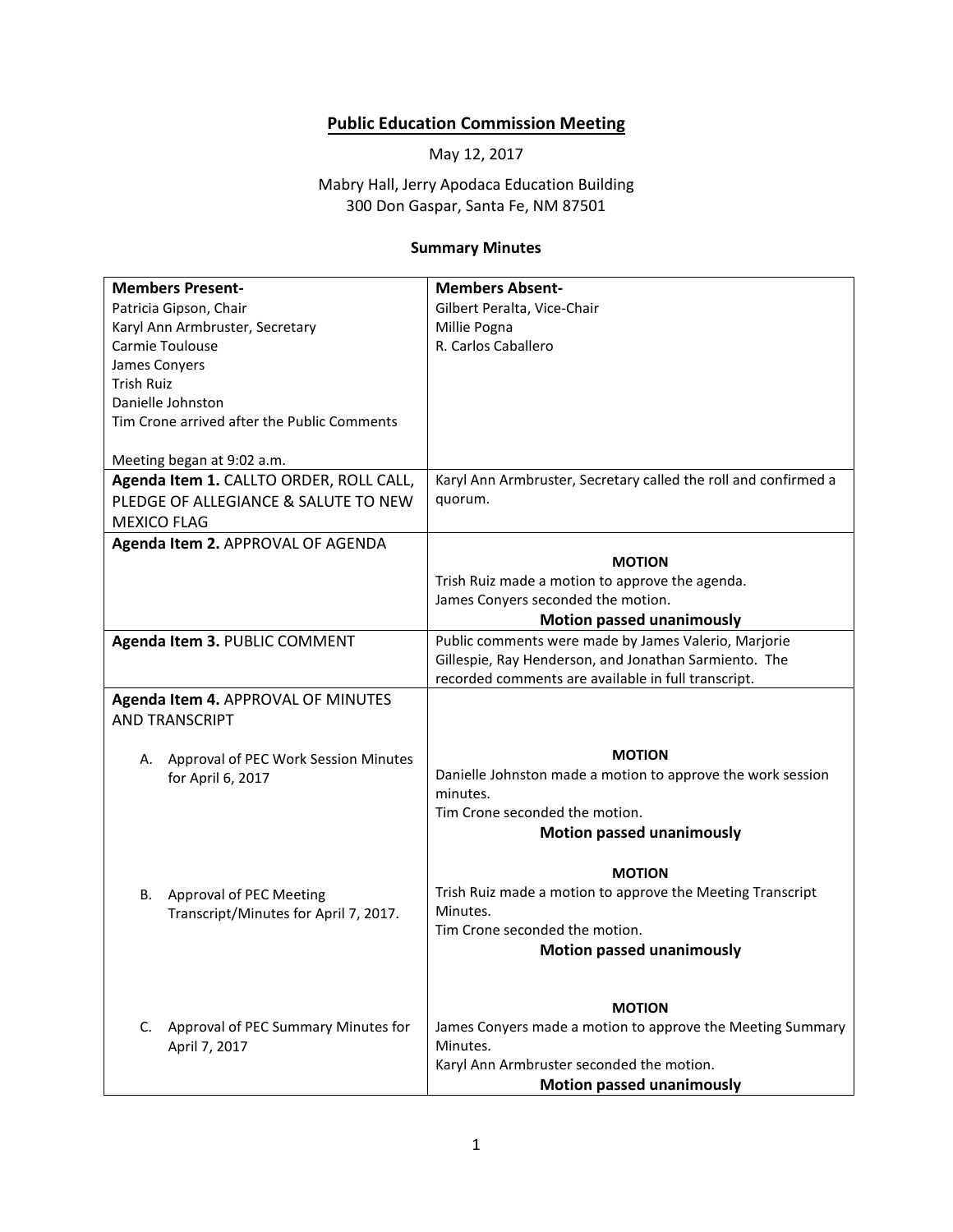| Agenda Item 5. DISCUSSION AND POSSIBLE<br><b>ACTION ON CHARTER SCHOOL</b><br>AMENDMENTS. |                                                                                                                                                                                                                                                                                                                                                                                                                                                                                                                                                                                                                                                                                                                                                                                                                                                                                                                                                                    |
|------------------------------------------------------------------------------------------|--------------------------------------------------------------------------------------------------------------------------------------------------------------------------------------------------------------------------------------------------------------------------------------------------------------------------------------------------------------------------------------------------------------------------------------------------------------------------------------------------------------------------------------------------------------------------------------------------------------------------------------------------------------------------------------------------------------------------------------------------------------------------------------------------------------------------------------------------------------------------------------------------------------------------------------------------------------------|
| A. La Tierra Montessori<br>1. Grade change-removal of<br>grades 7 and 8                  | <b>MOTION</b><br>Patricia Gipson made the following motion:<br>I will move to approve the amendment request presented by La<br>Tierra Charter School to amend the authorized school grades<br>they serve, allowing the school to serve Grades K-7 for the<br>school year 2017-2018, and to serve Grades K-6, beginning in<br>school year -- beginning 2018-2019, because the school faces<br>challenges in staffing, and there isn't a strong need for those<br>grade levels based on the current enrollment.<br>James Conyers seconded the motion.<br><b>Motion passed unanimously</b>                                                                                                                                                                                                                                                                                                                                                                            |
| Grade change-addition of Pre-K<br>$2 -$                                                  | Amendment 2 was removed from the agenda by the PEC. The<br>recorded comments are available in full transcript.                                                                                                                                                                                                                                                                                                                                                                                                                                                                                                                                                                                                                                                                                                                                                                                                                                                     |
| 3. Alteration of agricultural plot<br>location                                           | <b>MOTION</b><br>Karyl Ann Armbruster made the following motion:<br>I move to approve the amendment request by La Tierra<br>Montessori Charter School to change Article 8, Section 8.01A,<br>triple "i," to read, "An agricultural curriculum complements<br>classroom instruction and offers opportunities for hands-on<br>learning in the school's greenhouse and gardening plots";<br>because it was unnecessary to add locations -- specific locations.<br>Trish Ruiz seconded the motion.<br><b>Motion passed unanimously</b>                                                                                                                                                                                                                                                                                                                                                                                                                                 |
| Verbiage change if Amendment<br>4.<br>1 passes                                           | <b>MOTION</b><br>Trish Ruiz made the following motion:<br>Madam Chairwoman, I move to approve the amendment<br>request by La Tierra to change their mission for the 2017-'18<br>school year to, "La Tierra Montessori School of the Arts and<br>Sciences will provide K-7 students and their families in the<br>Española region the opportunity to improve educational<br>outcomes utilizing an integrated approach that includes<br>Montessori, the arts and sciences; and for the 2018-'19 school<br>year, La Tierra Montessori School of the Arts and Sciences will<br>provide K-through-6 students and their families in the Española<br>region the opportunity to improve educational outcomes<br>utilizing an integrated approach that includes the Montessori,<br>the arts and sciences, because the school faces challenges and<br>insufficient need for the previous grades."<br>Patricia Gipson seconded the motion.<br><b>Motion passed unanimously</b> |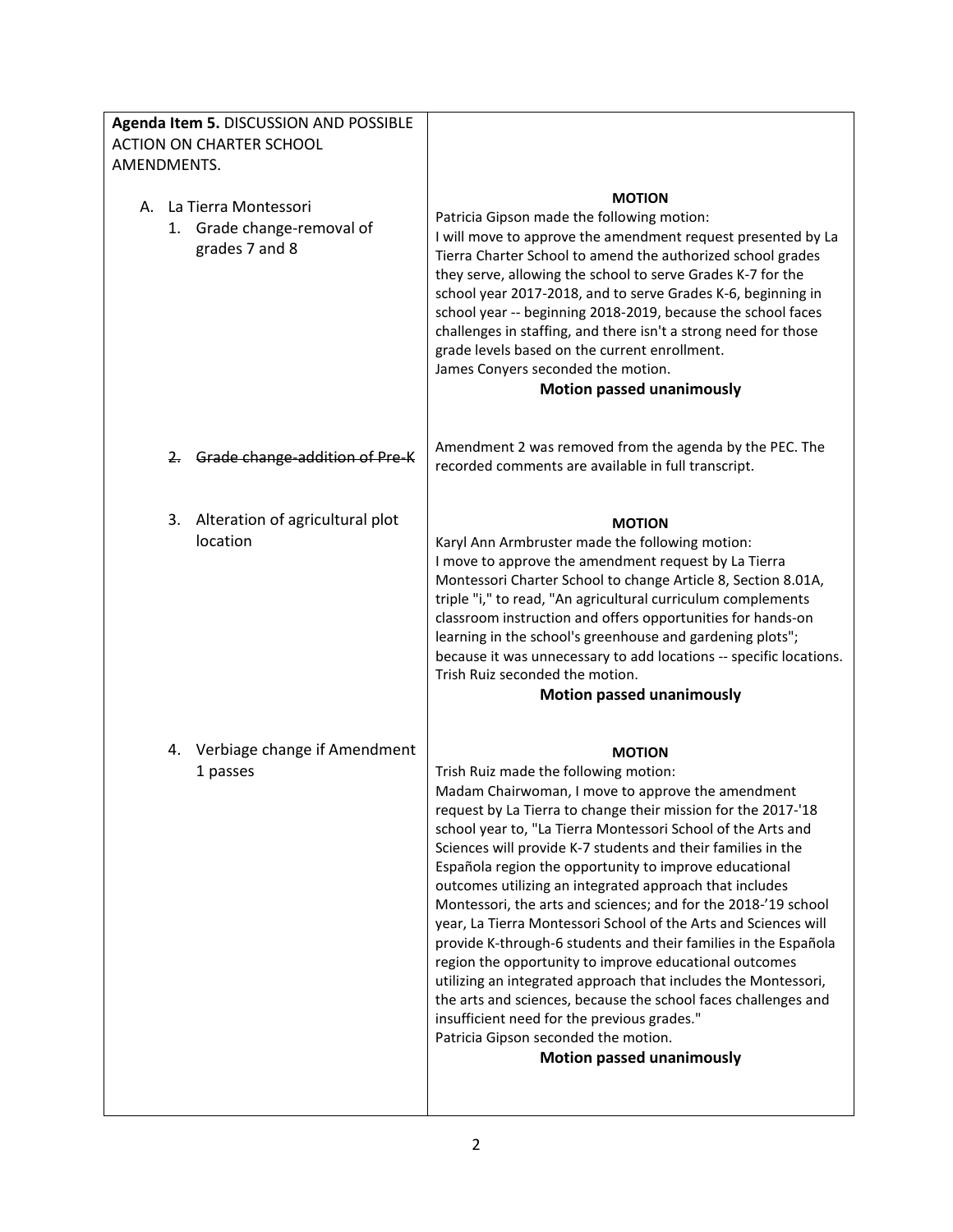| 5.<br>Verbiage change- mission               | <b>MOTION</b>                                                                                                             |
|----------------------------------------------|---------------------------------------------------------------------------------------------------------------------------|
| statement regarding                          | Karyl Ann Armbruster made the following motion:                                                                           |
| Montessori multi-age groupings               | I move to approve the amendment request presented by La                                                                   |
|                                              | Tierra Montessori Charter School to Change article 8, Section                                                             |
|                                              | 8.01A, three little "i's," to read, "Montessori methods and                                                               |
|                                              | materials will be utilized as an approach to instruction. The                                                             |
|                                              | school will use Montessori instruction in multi-age groupings                                                             |
|                                              | with teachers who are trained in Montessori curriculum and                                                                |
|                                              | practices, because the school" -- okay "-- the school has been                                                            |
|                                              | utilizing that approach as the best approach for their mission."<br>Trish Ruiz seconded the motion.                       |
|                                              | <b>Motion passed unanimously</b>                                                                                          |
|                                              |                                                                                                                           |
| <b>Mission Achievement and Success</b><br>В. | <b>MOTION</b>                                                                                                             |
|                                              | Trish Ruiz made the following motion:                                                                                     |
| 1.<br>Enrollment cap increase                | Madam Chair, I move to approve the amendment request                                                                      |
|                                              | presented by Mission Achievement and Success Charter School                                                               |
|                                              | to amend the school's charter contract, Section 2, Page 71,                                                               |
|                                              | "Grade Levels, Class Sizes and Projected Enrollment," to 1,140,                                                           |
|                                              | because the school has demonstrated an acceptable level of<br>academic performance through letter-grade performance, with |
|                                              | no grade lower than a "C" in the last three years.                                                                        |
|                                              | Tim Crone seconded the motion.                                                                                            |
|                                              | Motion passed by a majority vote                                                                                          |
|                                              | (6-0; Toulouse recused herself)                                                                                           |
| Agenda Item 6. REPORT FROM OPTIONS           |                                                                                                                           |
| FOR PARENTS AND THE CHARTER SCHOOL           |                                                                                                                           |
| DIVISION - DISCUSSION AND POSSIBLE           |                                                                                                                           |
| <b>ACTIONS</b>                               |                                                                                                                           |
|                                              |                                                                                                                           |
| <b>Charter School Division Update</b><br>А.  | Recorded comments are available in full transcript.                                                                       |
| Report on Governance Changes<br>В.           |                                                                                                                           |
| 1. J Paul Taylor                             | Recorded comments are available in full transcript.                                                                       |
| 2. SABE                                      |                                                                                                                           |
| ABQ School of Excellence<br>3.               |                                                                                                                           |
| Amy Biehl High School<br>4.                  |                                                                                                                           |
| Cariños de Los Niños<br>5.                   |                                                                                                                           |
| Media Arts<br>6.                             |                                                                                                                           |
| Monté del Sol<br>7.                          |                                                                                                                           |
| New America School-NM<br>8.                  |                                                                                                                           |
| 9. South Valley Prep                         |                                                                                                                           |
| 10. The Montessori Elementary &              |                                                                                                                           |
| Middle                                       |                                                                                                                           |
| 11. Estancia Valley                          |                                                                                                                           |
| 12. NM School for the Arts                   |                                                                                                                           |
| 13. SAMS                                     |                                                                                                                           |
| 14. SW Secondary Learning Center             |                                                                                                                           |
| 15. Technology Leadership                    |                                                                                                                           |
| 16. Walatowa Charter                         |                                                                                                                           |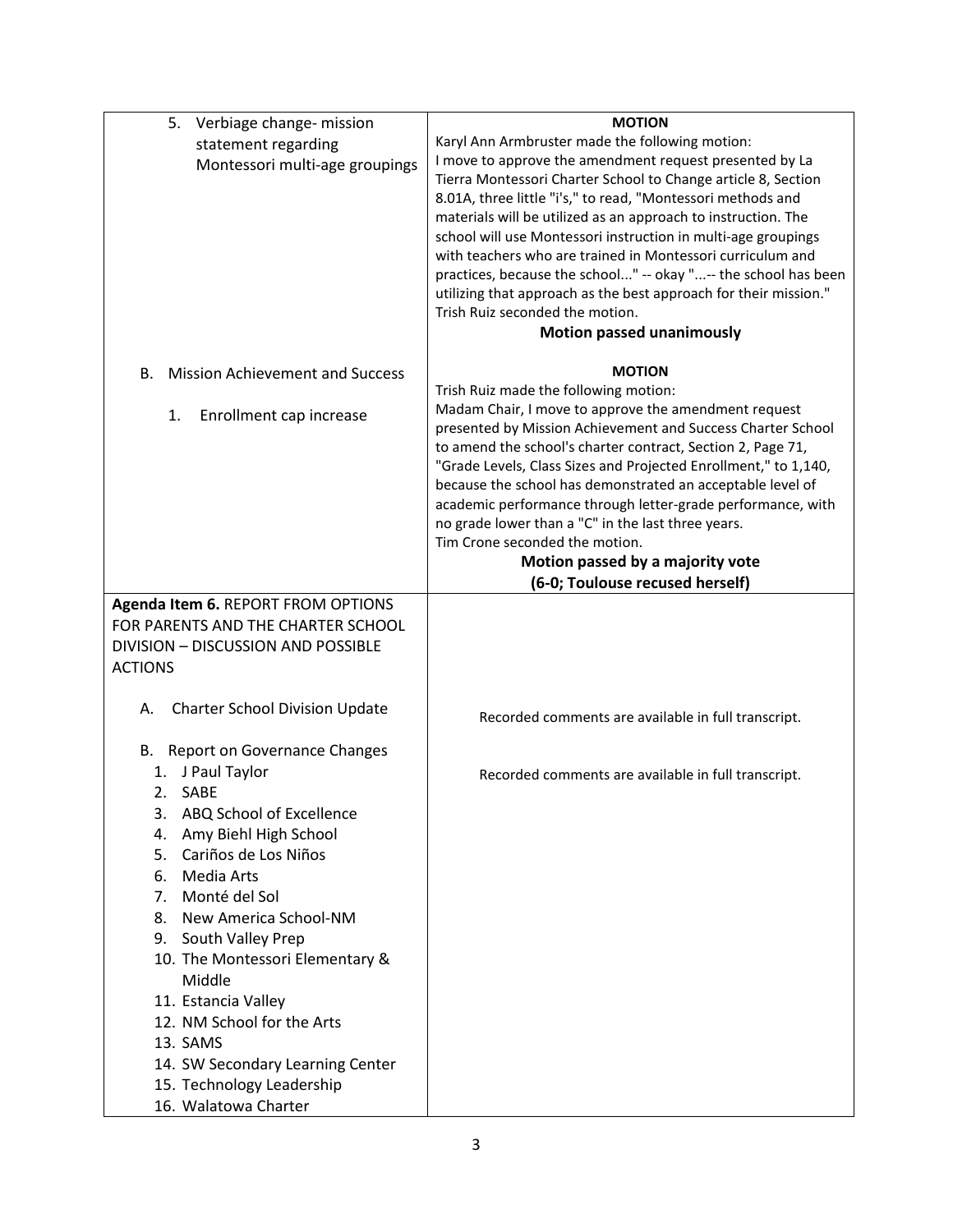| C. Report on School Closures                                                                                                                                                                                                                                                                                                                                           | Recorded comments are available in full transcript.                                                                                                                                                                                                                                                                                                                                                                                                                                                                                                                                                                                                                                                                                                                                                                                                                                                                                                                                                                                                                                                                                                                                                                                                                                                                                                                                                                                                                                                                                                                                                                                                                                                                                                                                                     |
|------------------------------------------------------------------------------------------------------------------------------------------------------------------------------------------------------------------------------------------------------------------------------------------------------------------------------------------------------------------------|---------------------------------------------------------------------------------------------------------------------------------------------------------------------------------------------------------------------------------------------------------------------------------------------------------------------------------------------------------------------------------------------------------------------------------------------------------------------------------------------------------------------------------------------------------------------------------------------------------------------------------------------------------------------------------------------------------------------------------------------------------------------------------------------------------------------------------------------------------------------------------------------------------------------------------------------------------------------------------------------------------------------------------------------------------------------------------------------------------------------------------------------------------------------------------------------------------------------------------------------------------------------------------------------------------------------------------------------------------------------------------------------------------------------------------------------------------------------------------------------------------------------------------------------------------------------------------------------------------------------------------------------------------------------------------------------------------------------------------------------------------------------------------------------------------|
| Agenda Item 7. DISCUSSION AND POSSIBLE<br><b>ACTION TO CONSIDER FUTURE CHARTER</b><br>REVOCATION HEARING REGARDING DZIT<br>DITL'OOI SCHOOL OF EMPOWERMENT,<br><b>ACTION AND PERSERVERANCE (DEAP)</b><br>BASED ON REPORTED PROBLEMS WITH<br>ORGANIZATIONAL STRUCTURE, FINANCIAL<br>ADMINISTRATION AND FINANCIAL<br>REPORTING, AND LACK OF AN EDUCATION<br><b>LEADER</b> | <b>MOTION</b><br>Carmie Toulouse made the following motion:<br>Madam Chair, if we're ready, I would like to move that we table<br>this Item 7 for discussion in the future when we have all the<br>reports, audit findings and any of the other reports we need<br>from the school. And I also would like the site visit report.<br>Trish Ruiz seconded the motion.<br><b>Motion passed unanimously</b>                                                                                                                                                                                                                                                                                                                                                                                                                                                                                                                                                                                                                                                                                                                                                                                                                                                                                                                                                                                                                                                                                                                                                                                                                                                                                                                                                                                                 |
| Agenda Item 8. DISCUSSION AND POSSIBLE<br><b>ACTION ON THE PROPOSED LA PROMESA</b><br><b>CORRECTIVE ACTION PLAN</b>                                                                                                                                                                                                                                                    | <b>MOTION</b><br>Patricia Gipson made the following motion:<br>I make a motion that the Public Education Commission adopt<br>the Corrective Action Plan for La Promesa with the following<br>corrections: The school will -- under "General Agreement,<br>Academic Goals," "The school will show, in fiscal year '17-'18,<br>that it has a school grade of C. By May 20th, 2018, the school<br>will provide raw data" -- "will provide NWEA testing data to<br>CSD. If the NWEA report shows the school met their goal, the<br>school has satisfied the Corrective Action Plan. If CSD<br>determines, through their assessment of NWEA testing results,<br>that the school did not meet its goal, a revocation hearing will<br>take place within 15 days after any third-party review." Under<br>"Academic Performance Framework," the correction is, "The<br>CSD must provide data interpretation no later than 15 to 20 days<br>from the date the school provides the data." Under<br>"Organizational Goals," No. 2, it is, "Beginning fiscal year" -- or<br>"School" -- "SY," really -- "'17-'18, the school must work with<br>student achievement." And the elimination of all the wording<br>starting with, "or an alternate continuous improvement."<br>Okay? So the remainder of that paragraph goes -- Under<br>"General Agreement," letter "e," "CSD will attempt to<br>coordinate the site visits to take place at the same time." Finally,<br>under "Financial Goals," No. 1, there is an addition of, "and a<br>site visit by School Budget and Financial Bureaus" -- I'm sorry --<br>"Financial Analysis" - "and the "Audit Bureau." And in No. 2,<br>the word "identical" is being replaced by "repeat."<br>Karyl Ann Armbruster seconded the motion.<br><b>Motion passed unanimously</b> |